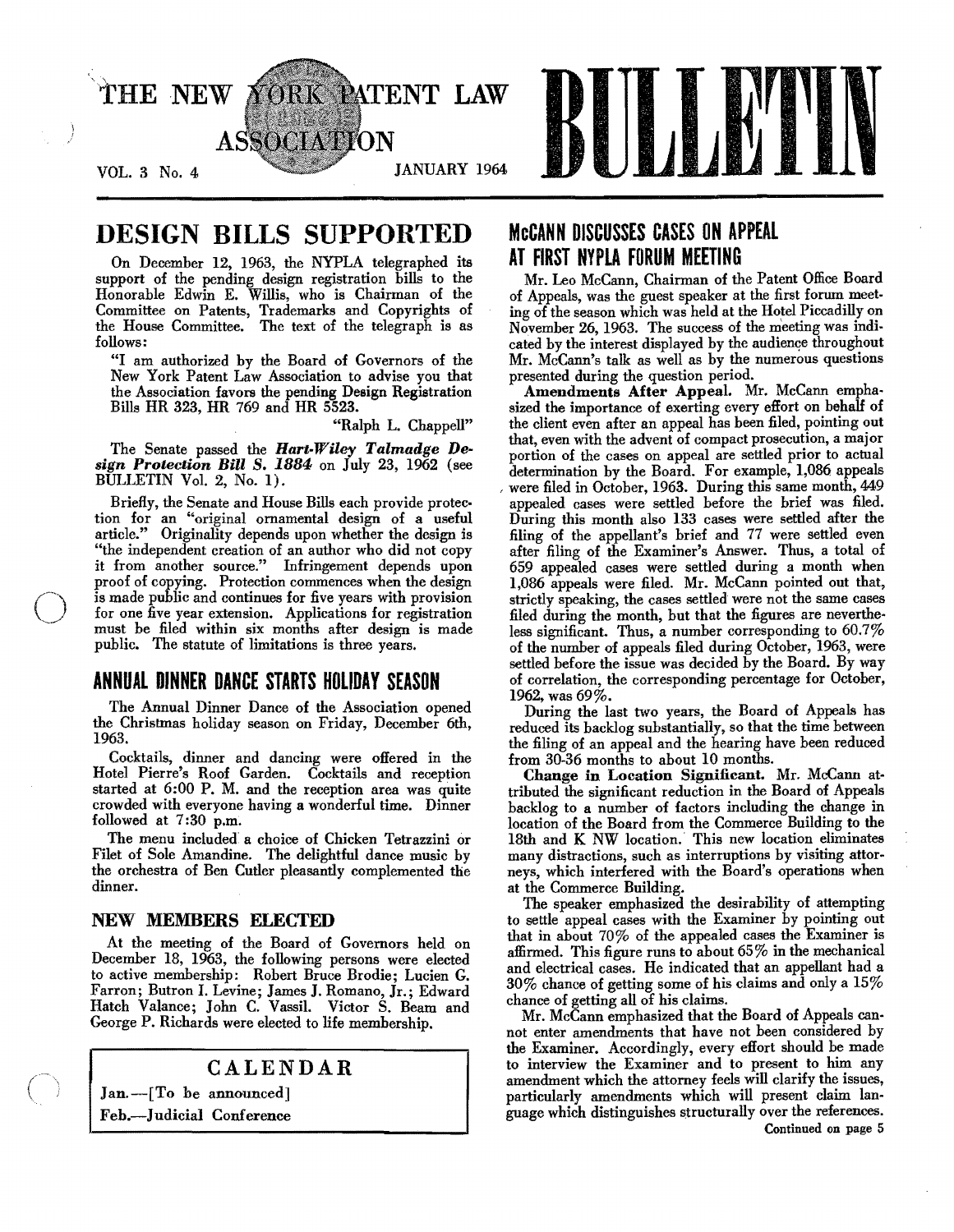## FTC ENJOINS GADGET CLUB

The Gadget-Of-The-Month Club was a corporation which described itself as "the greatest gadget-gathering organization in the world, whose sole and exclusive business is the discovery, development, licensing, sampling, merchandising and marketing of new products of every nature, kind and description." The corporation had annual membership fees of \$20.00 and required the inventor to enter into a royalty sharing contract. The inventor would submit ideas.

The Gadget Jury. Each member who submitted an invention was told that the invention would be submitted to a Gadget Jury and received a progress report informing him that "It is the majority opinion of the Gadget Jury that your submission has merit, has interesting possibilities, and warrants further consideration by GMC." The FTC found as a fact that the Gadget Jury did not meet at all but that the entire operation was within the control of the principal of the corporation.

Patent Services Offered. The Commission also found

"The form letter that brought the news that the Gadget Jury was of a favorable attitude also stated that, 'This report must of necessity be a preliminary report at this time, because of the need of determining the patentability of your invention. . . . Accordingly, you are hereby requested to have a patent search made immediately. . . . P. S. If you wish to order the patent search thru GMC facilities at the special rate of \$15, please advise. . . . Patent Attorneys generally run from \$60. on up. Thus your GMC affiliation saves you \$45 or more in patent search costs alone.'

It appears that a representation that the Club would pay 50 per cent of the costs of preparing patent applications was a prime consideration in the minds' of those who contemplated membership. The Club's customer list comprised well over 200 names and the Club's fiscal records showed receipts in 1957 and 1958 in the neighborhood of \$20,000. The record was clear, the FTC said, that GMC was not successful in achieving commercialization of a member's invention.

The final order of the FTC required the Gadget-Of-The-Month Club to stop misrepresenting the nature and value of services it performs for inventors.

#### IRADEMARK SOCIETY IS fORMED BY EXAMINERS

The trademark examiners in the United States Patent Office have formed an organization to "talk trademarks." The name of the organization will be the Trademark Society, Inc. Mr. J. H. Reiser, its President, noted that the Society will be similar in part to the Patent Office Society. A vital difference is that The Trademark Society will be concerned only with trademarks and trademark practice.

The Society will not attempt to duplicate the work of the United States Trademark Association. The Society will concentrate its interests in the field of federal practice. It also intends to study various aspects of intraoffice operations and to present the results of these studies together with recommendations for consideration.

Membership dues are \$2.50 per year. Applications for membership should be addressed to: J. H. Reiser, President, The Trademark Society, Inc., Suitland P. O. Box 16046, Washington, D. C. 20223

## Court Finds Corporation Attorneys Are Engaged in General Practice

Among the interesting cases of the past year was<br> **Petitions of Jackson and Shields,** 187 Atl. 2d 536, <br>
decided by the Rhode Island Supreme Court. Petitions of Jackson and Shields, 187 Atl. 2d 536, decided by the Rhode Island Supreme Court.

The petitioners had been duly admitted to practice in other states and had practices there but one had served for a period of time as Assistant Secretary of the Navy and the other as a legal officer in the Navy. The Board of Bar Examiners denied their petitions for recommendation for admission to the Rhode Island Bar under a rule of court which provided for admission of out·of-state attorneys who have been "... engaged in active general practice of law therein for at least ten years out of the fifteen years immediately preceding filing of application for admission in this state."

The Court held for the petitioners, interpreting "active general practice" broadly and stating in part "... it makes no difference that such. services are performed for naturaJ or artificial persons or that such services are performed entirely in behalf of a single corporation or in the interest of one department of government. . . ." The Court also found that "active general practice" means"... a showing that the legal activities of the applicant were pursued on a full· time basis and constituted his regular business."

The petitions were returned to the Board of Bar Exam· iners for further consideration in the light of the opinion.

#### COMMON MARKET NO'flflCATION DATE EXTENDED

January 1, 1967, has been designated as the date by which the Commission of the European Economic Community should be notified of agreements existing before March 13, 1962, which were exempt from notification under Article 4(2) of Regulation No. 17, in order to ob. tain modification privileges and avoid fines.

Regulation Published. According to Council Regu. lation No. 118/63 published on November 7, 1963, in the Official Journal No. 162, Article 7(2) of Regulation 17 was amended on November 5, 1963, to change the notifi· cation date of January 1, 1964, to the new date of January 1, 1967. The Commission announced that the previous date of January 1, 1964, did not afford sufficient time for enterprises to determine whether they should file.

In order to relate this to the earlier notification dates it should be recalled that agreements, decisions, and con· certed practices involving only two parties had a filing date of February 1,1963, whereas the notification date for agreements involving more than two parties was Novem· ber 1, 1962.

New Agreements Not Affected. The deferring of this filing date does not affect new agreements requiring notifi· cation. These should be currently notified in order to obtain the available exemptions.

#### NATIONAL SCIENCE YOUTH PROGRAM OBSERVED

During the month of October, the Patent Office joined 55 other national organizations and Government agencies in observing October as National Science Youth Month. In a continuing effort to inform the youth of our country and to encourage creativity and inventiveness, a kit of Patent Office publications has been mailed to 225 Science Club Directors calling attention to the Patent System.

2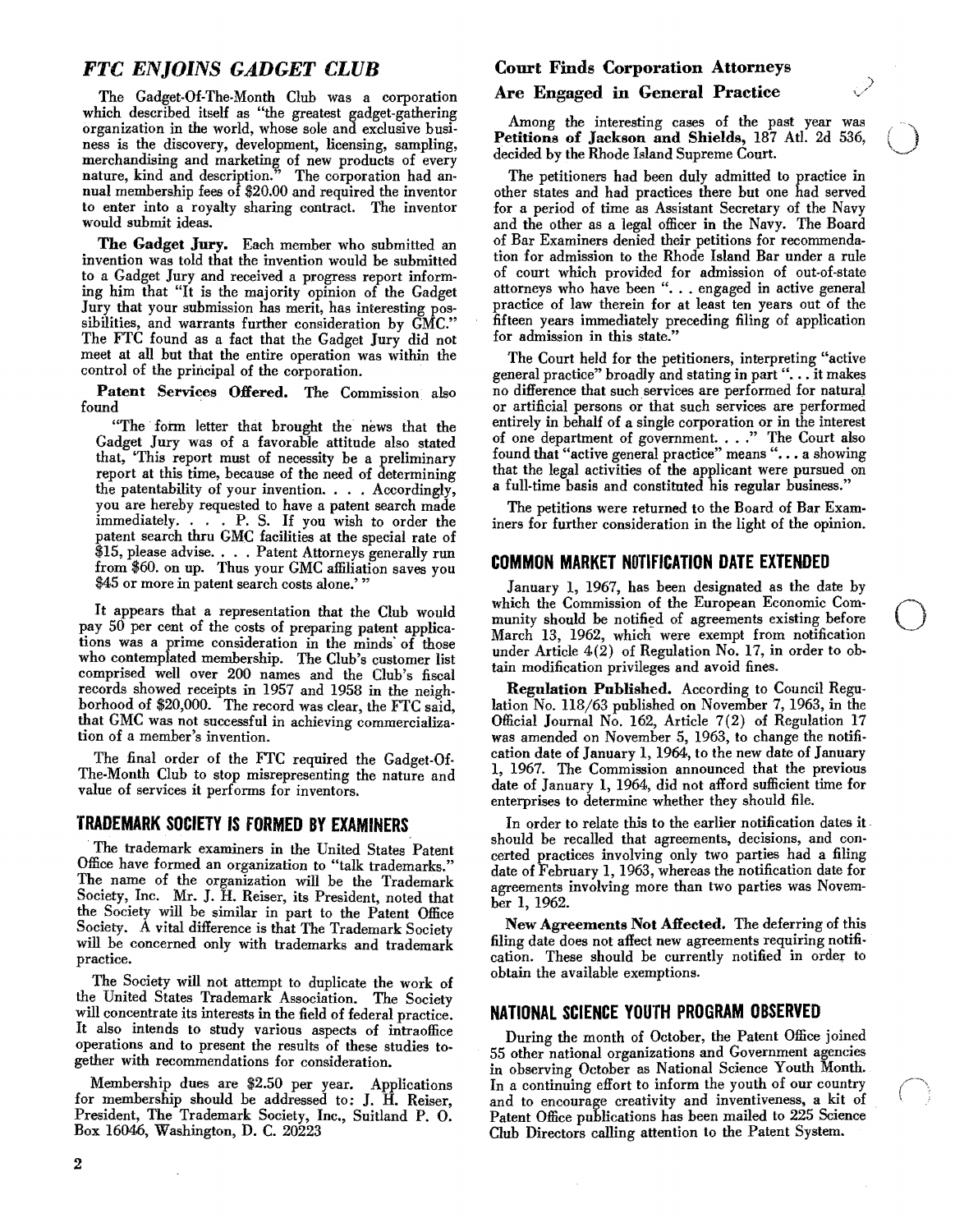# *(NYPLA SUBMITS RECOMMENDATIONS ON McCLELLAN BILL*

 $\sqrt{2}$ On December 19, 1963, the NYPLA submitted detailed recommendations to Senator McClellan with respect to the McClellan Bill S. 1290. The NYPLA had previously registered its support of the basic objectives of this bill (BULLETIN, Vol. 3, No.1). The text of our position is reprinted in full because of the special importance of this bill.

"Dear Senator McClellan:

"On July 15, 1963 we wrote you to advise of this Association's general endorsement of the objectives of McClellan Bill S. 1290 and to urge that hearings be held with respect to the Bill. Your acknowledging letter of July 19, 1963 invited our more specific suggestions with respect to the wording of the Bill. I am pleased to submit herewith our recommendations on this subject as prepared by the appropriate committee of the Association.

"I sincerely hope that the attached materials will be of assistance to you as work on S. 1290 goes forward." -Ralph L. Chappell

Report. The specific suggestions were contained in the accompanying report:

### Suggestions of The New York Patent Law Association Respecting Bill S. 1290

 $\bigcirc$  defined  $\bigcirc$ In the McClellan Bill (S. 1290), the disposition of property rights in inventions made under Government contracts is determined primarily by Section 3-CONTRACT REQUIREMENTS and Section 4-PROPRIETARY IN-TEREST OF THE UNITED STATES. The structure of the Bill, as introduced, requires each contract for research and development activity to *reserve* to the United States not less than a nonexclusive, nontransferable, royalty-free license in any invention made for the performance of the con-· tract and also to *reserve* additional property rights as may be determined *thereafter* in conformity with the criteria set out in Section 4.

> Some revision of the structure of the Bill would appear desirable to render more definite the determination of the ultimate ownership of inventions made under Government sponsorship and to clarify in as many cases as possible the manner and time of such determination. It is believed that the Bill should provide for the following:

> 1. As is now provided in Section  $3(b)(2)$ , the Government should receive for the protection of the public interest an irrevocable, nonexclusive, nontransferable, royalty-free license for the practice of inventions made under contract throughout the world by or on behalf of the United States. Exceptions to this normal disposition of ownership should be recognized in such manner as to circumstances controlled primarily by the nature of the the performance of the contract. Thus, under certain tracting for forming a judgment as to the *probable* give a contractor an adequate basis *at the time of mate disposition of the title*  to invention resulting from work contracted for, it should be possible to determine at the time of contracting those exceptional cases in which the United States may, *by contract,* acquire greater rights than the nonexclusive license referred to above.

> 2. Where, in accordance with criteria to be established, greater rights are acquired at the time of contracting, provision should be made for the waiver of such greater rights after an invention made under such a contract has been identified, in the event that the Government does not, in fact, require such greater rights.

3. In addition, with respect to all research and de-

velopment contracts *other than those just mentioned,* exceptions based upon the nature of the resulting inventions may be recognized in accordance with criteria to be applied *after the specific* inventions have been identified.

4. Wherever the Government acquires, either by contract of the type mentioned in (2.) above or by way of determination made after an invention has heen identified, as provided in (3.) above, greater rights than the nonexclusive license referred to hereinbefore as the norm, nonexclusive, royalty-free licenses for the practice of the invention throughout the world should be available to all American Nationals, or *if the possibility of royalty-bear*ing or other types of licenses from the Government must *be accepted,* the contractor who produced the invention should be given the same opportunity to acquire a license as any other applicant, subject, of course, to the provisions already in the Bill for compulsory licensing of the invention in the event that the contractor fails to put it to use.

Language believed appropriate to carry the above aims into effect appears below. In addition, in an attempt to protect the rights of the contractor in inventions as to which ownership becomes contested between the contractor and the United States under the declaration of "Taking" provided by the statute, certain changes in the language of Section 7 of S-1290 are also proposed below.

Contract Requirements. SEC. 3. (a) Whenever an' executive agency enters into any contract in which any person is obligated to perform scientific or technological research, development or exploration activity, there shall be included in every contract provisions determined, under regulations which shall be promulgated by the head of that agency, to be effective to carry into effect the requirements of this Act.

(b) Each contract entered into by an executive agency shall contain provisions effective to

(1) require the prompt and full disclosure to that agency of any invention made in the course of the performance of any obligation arising from that contract;

(2) acquire for the United States not less than an irrevocable, nonexclusive, nontransferable, royalty-free license for the practice, throughout the world by or on behalf of the United States or by any foreign government pursuant to any treaty or other agreement with the Government of the United States, of each such invention;

*con-*termine in conformity with the provisions of Section 4 *ulti-*of this Act; and . (3) acquire for the United States such additional proprietary rights in any inventions made, or to be made, in the pertormance of any obligation arising from that contract as the head of that agency may de-

(4) provide, in the case of the issuance to any person other than the head of that agency of a patent for any such invention, appropriate means whereby such agency head thereafter may require the owner of that patent to grant to other persons licenses for the practice of the invention described therein upon such reasonable terms and conditions as the agency may prescribe upon a determination made by such agency head, after affording the opportunity of a hearing to the owner of a patent, that (a) five years having expired since the issuance of that patent, the owner has not exerted substantial efforts to exploit the invention, (b) the patent has not been made available upon reasonable terms for licensing for practice by the public, and (c) the public Continued on page 4: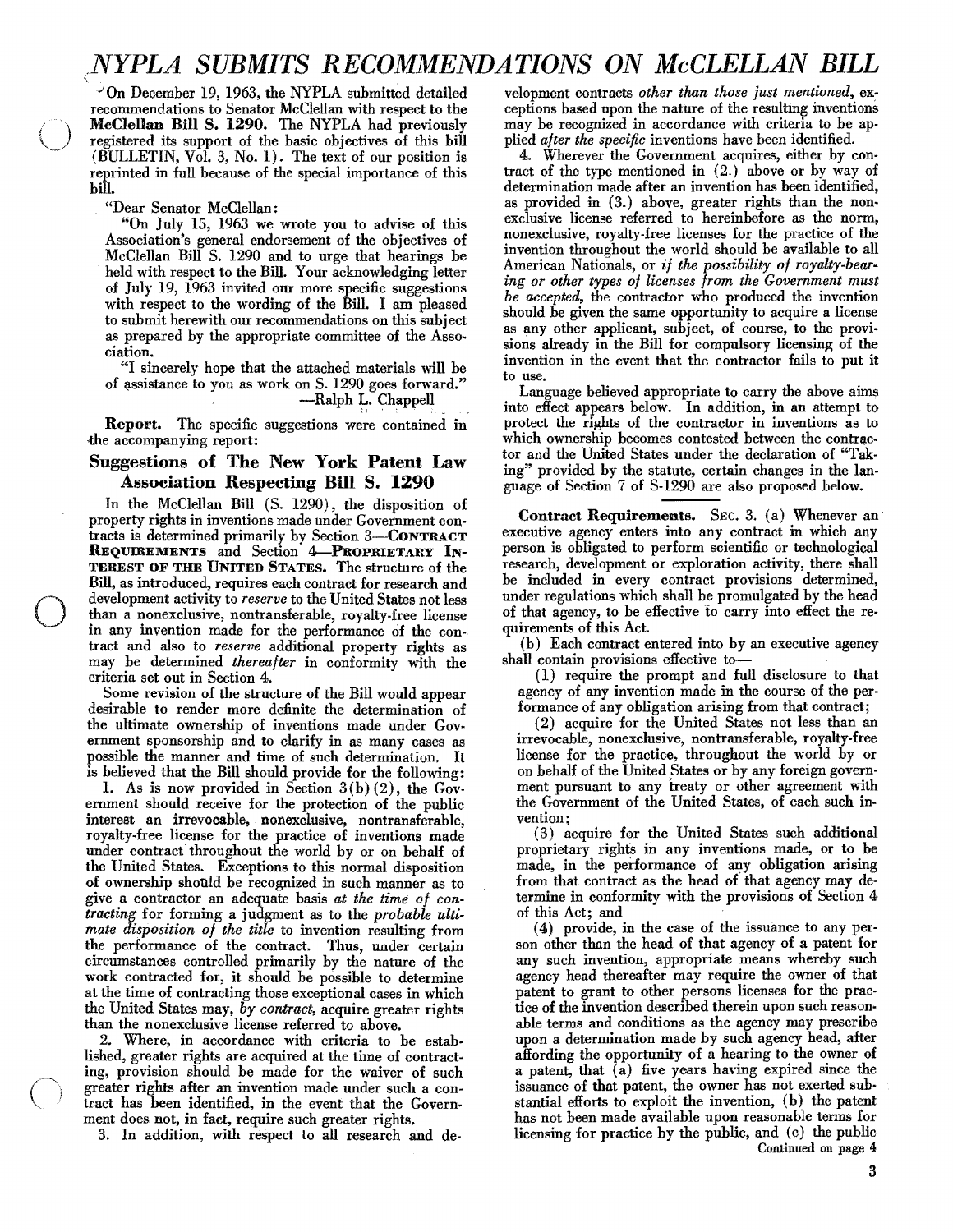# *NYPLA SUBMITS RECOMMENDATIONS ON McCLELLAN BILL*

interest would be served by the issuance to other per- regulation, or sons of licenses for the practice of that invention. (3) the contract of the United States. SEC 4. duction atomic v sons of licenses for the practice of that invention.

r roprietary interest of the United States. Sec. 4.<br>(a) The acquisition for the United States of the irrevo-<br>ble, nonexclusive, nontransferable, rovalty-free license **Interim Examination of Patent Applications.** cable, nonexclusive, nontransferable, royalty-free license for the practice throughout the world by or on behalf of SEC.  $7(a)$  Whenever the head of an agency makes a declar-<br>the United States or by any foreign government pursuant ation of "Taking" in accordance with the provision to any treaty with the United States of inventions con-<br>ceived or first reduced to practice under the contract as patentable subject matter, he shall file with the Commisceived or first reduced to practice under the contract as patentable subject matter, he shall file with the Commis provided in section  $3(b)$  (2) of this Act shall, with the sioner of Patents a patent application covering said inven provided in section 3(b)(2) of this Act shall, with the sioner of Patents a patent application covering said inven-<br>exceptions set forth in subsections (b) and (c) of this sec-<br>tion, even though such declaration of "Taking tion 4, be sufficient to protect the equities of the contrac- become final as provided in section 6 of this Act. The tor and the public interest in inventions made in the Commissioner of Patents shall examine such application, course of the performance of any obligations arising from but shall not issue any patent thereon until he has been<br>that contract. However, subject to the provisions of sub-<br>notified by the head of the agency that such decl sections (b) and (c) of this section  $\hat{4}$ , the head of an has become final or that a final determination has been<br>executive agency may acquire on behalf of the United made that the United States is not entitled to prop executive agency may acquire on behalf of the United made that the United States is not entitled to proprietary<br>States proprietary interests greater than that specified in interest greater than that provided in section 3(b States proprietary interests greater than that specified in

any contract of the kind defined in section 3(a) of this tained therein shall preclude a party who has successfully Act may, by contract, provide for the acquisition of contested a declaration of "Taking" from exercising all Act may, by contract, provide for the acquisition of contested a declaration of "Taking" from exercising all greater rights than a nonexclusive license provided in rights with respect to the securing of a patent on such se

use by the Government for governmental purposes, or upon said party.

direction of the work of others, or

 $(4)$  the contract calls for research, development or contrasted with the corresponding contributions of those invention.<br>  $\frac{d}{dx} \int_{-\infty}^{\infty}$ supplied by the Government are large and current as<br>
contrasted with the corresponding contributions of those<br>
other than the Government.<br>
(c) If, as to any foreign country in which a party

tion  $4(a)$ , the contract shall also provide for the waiver United States is entitled to a proprietary interest greater<br>by the agency head of all rights in specific inventions so than that provided in section  $3(b)(2)$  hereo by the agency head of all rights in specific inventions so acquired by the Government, other than the nonexclusive acquired by the Government, other than the nonexclusive agency head shall reimburse such party for the reason-<br>license required by section  $3(b)(2)$ , if, when the inven-<br>able expenses incurred in filing such patent applicat tions are identified, it appears that the Government does not require such greater rights in the particular invention **Patents of the United States.** SEC. 8(b) Each involved.

specified in section  $3(a)$  and not falling within the criteria of section  $4(b)$  hereof, the agency head may acquire for  $(1)$  shall be granted under such terms and condi-<br>the United States greater rights than the nonexclusive tions as the agency head shall determine to be in the license provided for in section  $3(b)(2)$  only when the public interest; agency head establishes after an invention arising under (2) shall be the contract is identified as required in section  $3(b) (1)$  practice of the invention throughout the world;<br>hereof, in an invention report adequate for the purpose (3) may be granted for the effective period of the hereof, in an invention report adequate for the purpose that at least one of the following conditions has been patent or for a more limited period of time; and

 $(1)$  the making of the invention depended in substantial degree upon the prior or parallel cooperative

by Government regulation in furtherance of public any other applicant for such license.

Continued from page 3 health or safety and no alternative is permitted by such

 $(3)$  the invention is primarily applicable in the proor utilization of special nuclear material  $\int_{\text{or}}^{\infty}$   $\bigcirc$ 

ation of "Taking" in accordance with the provisions of this Act, if he concludes that such invention may contain notified by the head of the agency that such declaration  $\frac{1}{2}$  section  $3(\dot{b})$  (2) of this Act.<br>
(b) The head of an executive agency which enters into in title 35, United States Code, except that nothing conin title 35, United States Code, except that nothing con $s(n)$  invention that said party would have enjoyed if there had<br>(1) the end objective of the contract is the develop-<br>been no declaration of "Taking" by the agency head and (1) the end objective of the contract is the develop-<br>
ment of substances, processes or products intended for<br>
mo action taken by the agency head, either in the preparano action taken by the agency head, either in the preparause directly by the general public as distinguished from tion or prosecution of such application, shall be binding

(2) the contract is for the operation of Government- (b) In the event that the agency head files an applicaowned facilities, or<br>
(3) the contract is solely for the coordination and/or at the request of the party who has seasonably contested<br>
(3) the contract is solely for the coordination and/or at the request of the party who at the request of the party who has seasonably contested the declaration of "Taking" as provided in section 5 hereof, permit such party, at his own expense and for his o exploration in a field in which the Government has been benefit and ownership, to file such applications for patent<br>the sole or principal developer and the funds expended in foreign countries, other than those countries in the sole or principal developer and the funds expended in foreign countries, other than those countries in which<br>by the Government and/or the technical background the agency head has determined to file such applications, by the Government and/or the technical background the agency head has determined to file such applications, supplied by the Government are large and current as as that party shall consider necessary to protect the

Where at least one of the above criteria is established has filed a patent application in accordance with section and at the time of contracting exception is made to sec-  $7(b)$  hereof, the final determination shall be tha  $7(b)$  hereof, the final determination shall be that the able expenses incurred in filing such patent application in such foreign country.

volved.<br>(c) As to inventions arising in all contracts of the kind invention for which he holds a patent acquired under invention for which he holds a patent acquired under this Act on behalf of the United States. Such licenses—

tions as the agency head shall determine to be in the

 $(2)$  shall be granted to any American National for

established—<br>(1) the making of the invention depended in sub-<br>of a royalty to the United States.

 (c) In any event the contractor who produced an inwork of other parties performed under Government<br>contract, or<br>a patent bead on hehalf of the United States shall have ntract, or<br>(2) the invention is one the use of which has been the opportunity to acquire a license for the practice of (2) the invention is one the use of which has been the opportunity to acquire a license for the practice of determined to be required to meet a standard imposed the invention under the same terms and conditions as the invention under the same terms and conditions as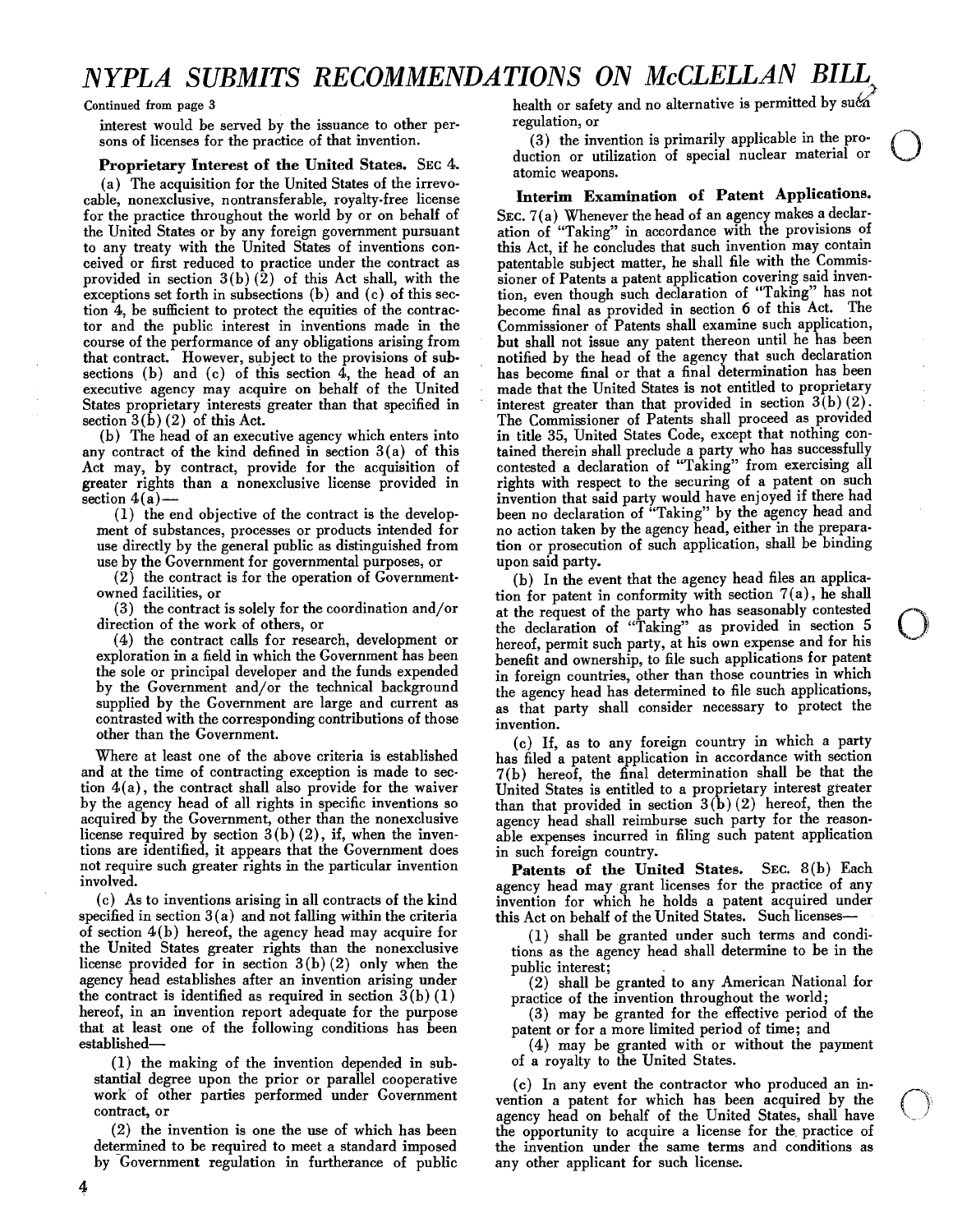# *---Board Chairman Emphasizes Careful Preparation--*

o

o

He stressed that such amendments should not be mere fishing expeditions.

The Brief. The brief should comply with Rule 192 and should contain a concise explanation of the invention, a copy of the claims, and a request for oral hearing, if desired. The brief should be complete in itself except for references to affidavits or exhibits which are part of the file. In presenting his reasons why the Examiner should be reversed, the attorney should present the problem his client was trying to solve, discuss the prior art, describe his client's solution of the problem and point out the new and improved results obtained through the client's solution.

The brief should be clear, complete and concise. All pertinent portions of the references should be analyzed, including any pertinent portions not specifically relied on by the Examiner. The claims on appeal should be analyzed pointing out the structure not shown in the references and pointing out how this claimed structure contributes to the new and improved result. Mr. McCann stressed that it is not sufficient merely to point out differences between the claimed structure and the references. The broad claims should be analyzed as well as the specific claims.

The speaker emphasized that many times applications which disclose patentable subject matter are lost before the Board for failure to distinguish materially over the art, i.e., often the appellant's argument is more specific than his claims.

Improperly Claimed Inventions. In the situations where the attorney has failed to present claims which are properly distinguishable from the references, the Board is not able to allow these cases because (1) the claims must be given the broadest interpretation their language will support and (2) the Board cannot take amendments which would correct the defects in the claims. He suggested that the attorney should be sure that some claims are always amended after the Examiner presents new art.

This emphasizes the importance of presenting claims of different scope, not just broad claims, when going before the Board of Appeals. This further emphasizes the importance of settling word meanings by resort to the dictionary for example, before getting to the Board of Appeals.

Minor Differences and Unobvious Results. Sup. pose in a close case the Examiner admits of small differences of structure and the applicant relies on new and unobvious results as the basis for asserting patentability. In such instances, the record should contain affidavits and other proofs or tests to support the new and improved result alleged as the basis for the argument of unobviousness. Should the Examiner apply the references to the broad claims and use generalities in rejecting narrower claims, the applicant should point this out.

In the event of a rejection on a combination of references, the appellant should point out pertinent portions of the disclosures of such references which would either point away from the proposed combination or show lack of reason or suggestion for combining the references and should show any long standing need which existed for applicant's invention despite the availability of necessary materials.

Answer Grounds of Rejection. It is important that candor and should be prepared to answer questions.<br>ch and every ground of rejection should be answered candor and should be prepared continued on page 6 each and every ground of rejection should be answered

Continued from page 1 in the brief. If this is not done, the appeal will be dismissed. Beware especially of the situation where the Examiner adds new grounds of rejection in his Answer. The applicant could then ask for 60 days to amend and then petition if necessary.

> Mr. McCann stressed that personalities have no place in an appeal brief. Differences of opinion should not become personal. If there is an abuse of discretion, the attorney should petition the Commissioner. The Board rules only on patentability.

> The brief should not be overly long and should not be extended after the brief is completed, but make it as long as necessary to get in all the significant arguments. It should be both clear and concise as well as complete.

> Cite Pertinent Decisions. Repetition and underlining for purposes of emphasis are in order. Needless repetition, however, should be avoided. Likewise, one should not set up straw men and should not cite unnecessary decisions. Only the most pertinent decisions should be cited and they should be applied to the facts of the case at bar.

> Where an attorney refers to a scientific article in his brief, it is suggested that he provide a copy with the brief unless it is known to be available to the Board.

> In the case of an amendment after appeal, be sure that the Examiner has entered the amendment, otherwise argue both the claims before and subsequent to the proposed amendment.

> Rejection By Board Under 196h. When the Board of Appeals applies a new ground of rejection under Rule 196b the attorney can ask for reconsideration of the rejection by the Board. However, if the applicant wishes to show inoperativeness of the references, he must have the case reopened before the Primary Examiner.

> A Petition for Reconsideration of the Board's decision should not be just a repeat of the original argument unless there is some fundamental error in the Board's decision and this has been pointed out.

> Oral Hearing. Mr. McCann commented that the oral hearing does not ordinarily contribute materially to the appellant's chances for success since the Board relies mainly on the briefs in deciding appeals. The percentage of affirmance is about the same or slightly higher for "on brief" cases as compared with those which are the subject of oral hearing.

> Mr. McCann nevertheless acknowledges that there is valid reason for oral hearings, as for example, when the Examiner has misinterpreted the appellant's brief in the Examiner's Answer or an explanation is needed.

> In addition to the required request for oral hearing, the Board now requires confirmation of such requests in response to a notice sent to appellant prior to the hearing date. It was noted that in hardship cases, the Board will make allowances if the notice should slip by without con· firmation. In any event, as a courtesy, he suggested that attorneys advise the Board if they do not plan to attend the oral hearing even if this information comes to their attention as late as a week prior to the hearing. This enables the Board to schedule additional cases in place of the cancelled appearance.

> Presentation At Oral Hearing. The appellant should be fully prepared on the facts, references, and claims on appeal. He should present his case with sincerity and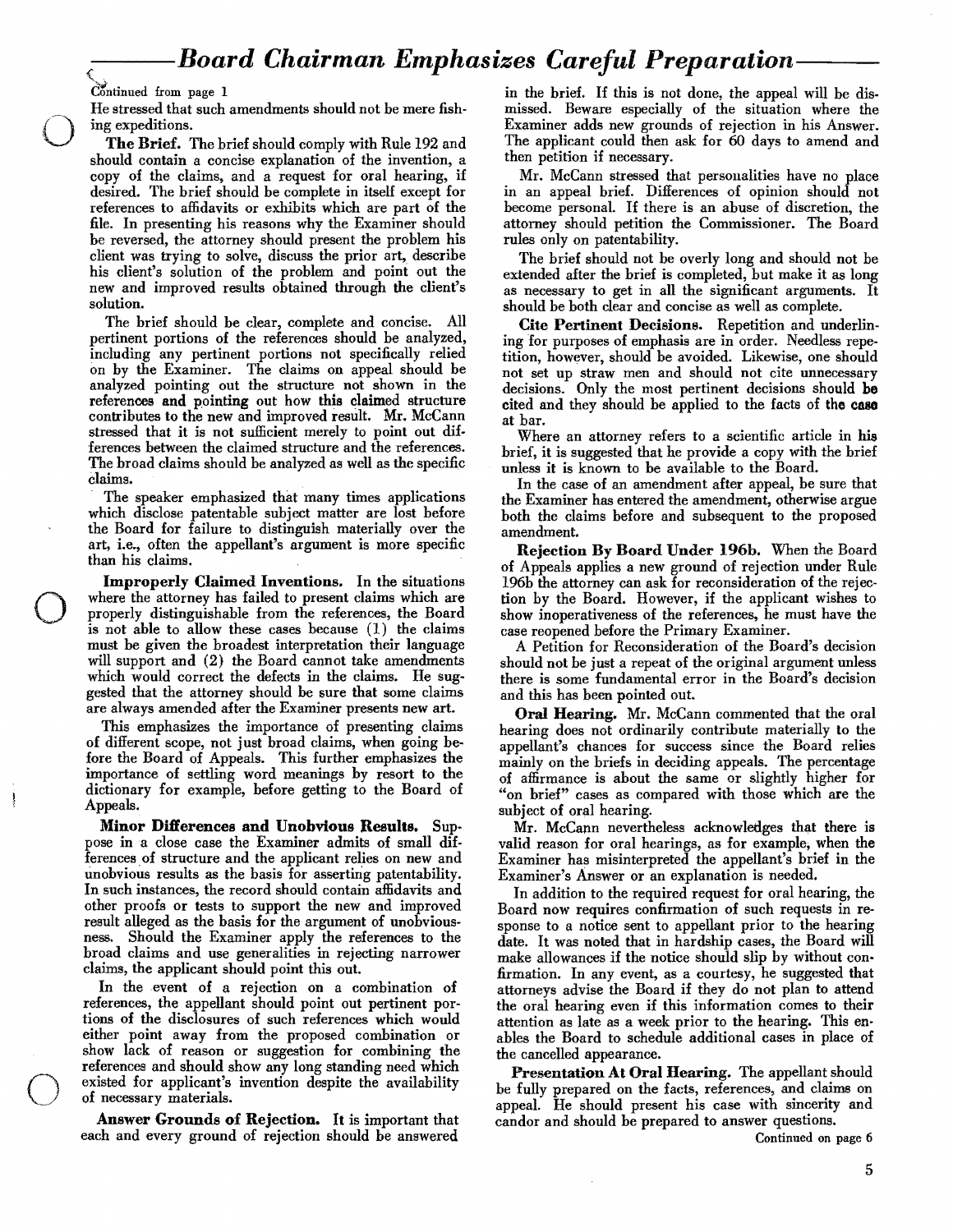# $\bm{M}$ cCann Outlines Appeal Procedure-

Continued from page 5

Attendance of the inventor with the attorney at the oral hearing can often lead to the waste of the appellant's valuable time. If the inventor does speak he should be warned of the 30 minute time limit and should be advised that he should avoid side issues and damaging admissions. The attorney may find it helpful in explaining his case to use enlarged prints, flow sheets, and diagrams.

Mechanics of Oral Delivery. The importance of using good public speaking techniques should be obvious. The speaker should get the Board's attention by an effective opening. He should not distract the attention of the Board and should avoid a dreary monotone. He should emphasize important points of his argument by appropriate techniques such as the use of gestures, pauses and so forth. He should avoid reading the entire argument from his brief and should face the Board squarely when presenting his case. It is acceptable to read specific parts of the brief, but Mr. McCann suggested that it is better not to appear at the oral hearing than to confine the presentation to a mere reading of the brief. Distracting activities such as looking at the ceiling, or floor or looking out the window and walking up and down should be avoided. The speaker demonstrated his point vividly by swinging his key chain to distract the audience.

In conclusion, Mr. McCann stated that as the client's attorney we should give encouragement to the inventor in prosecuting the case to a successful conclusion, i.e., not just obtain claims, but obtain for him the very best claim protection in view of the art. This view applies irrespective of the field of the invention and the best effort should be employed regardless of whether the invention appears to be a major breakthrough or a simple device.

### BON. CHARLES E. CLARK

Judge Charles E. Clark of the United States Court of Appeals for the Second Circuit died on December 12, 1963, at the age of 74.

Judge Clark was appointed to the court in 1939 after 10 years as dean of the Yale University Law School. In 1954, he became Chief Judge of the federal court, serving until 1959, when he reached the mandatory retirement age of 70. He then became an associate judge.

Judge Clark was described by his colleague, Chief Judge J. Edward Lumbard, as "the principal architect of the Federal rules of procedure who led the way of liberalizing the judicial process and making our court machinery more efficient, useful and inexpensive\_"

Judge Clark, a Republican, was active in Connecticut politics and served on several committees seeking to improve the state Government. He was a special assistant United States Attorney General in 1938, serving in the antitrust division.

Surviving are his widow, Dorothy E. Gregory Clark; a daughter, Sarah Ann Hall, a son, Charles E., a member of the Yale Law School facuIty and two brothers, Samuel O. and Theodore.

The Commissioner of Patents' Annual Report for fiscal year 1963 is now available from the U. S. Government Printing Office, Washington, D. C. 20402. The price is 15 cents.

,,) Question and Answer Period. Mr. McCann stated that a ground of rejection not repeated in the Examiner's Answer is deemed dropped by the Examiner. The Board adheres to this rule despite a contra holding in a decision of the Court of Customs and Patent Appeals.

He stated that all three members of the Board consider each case. The case is not assigned to a Board member until after the hearing, at which time one member takes it up then discusses his views with a second member. If the two agree, it is written up and presented to the third for his consideration. In any event, each member of the Board considers the case and each is free to disagree with his fellow Board members.



NYPLA Forum Meeting at Hotel Piccadilly, November 26, *1963. Left to right,* Hulit L. Madinger; the speaker, Leo McCann; William R. Woodward; and S. C. Yuter. ovember 26,<br>
eaker, Leo  $\bigcirc$ 

#### REP. DADDARIO FILES FIRST REPORT

An ambitious investigation has been outlined by the Honorable Emilio Q. Daddario, Chairman of the Subcommittee on Science, Research, and Development of the House Committee on Science and Astronautics in his report entitled "Government and Science, No. 1, A Statement of Purpose." The Congressman states:

"Today, no great perception is required to under stand the exploding importance of science and tech nology to the welfare of America, present and future. But Congress, which must make the broad-policy deci sions designed to implement our constitutional purpose and which additionally is charged with the duty of en hancing 'science and useful arts,' finds itself squarely faced with the many social, political, and economic side effects created by the current technological revolution."

He posed 20 questions which will he the subjects of study. Some of the more interesting questions are:

• Is the opinion and knowledge of the scientific community adequately brought to bear in the decision making process of the Federal Government, both in scientific matters as well as in public policy?

• What'level of basic research should the country, and the Federal Government, support to assure the maintenance of leadership in the world?

• Should the Federal Government develop a more effective program of research and development in the fields of consumer goods and processes, considering the international problems and competition of the 1970's?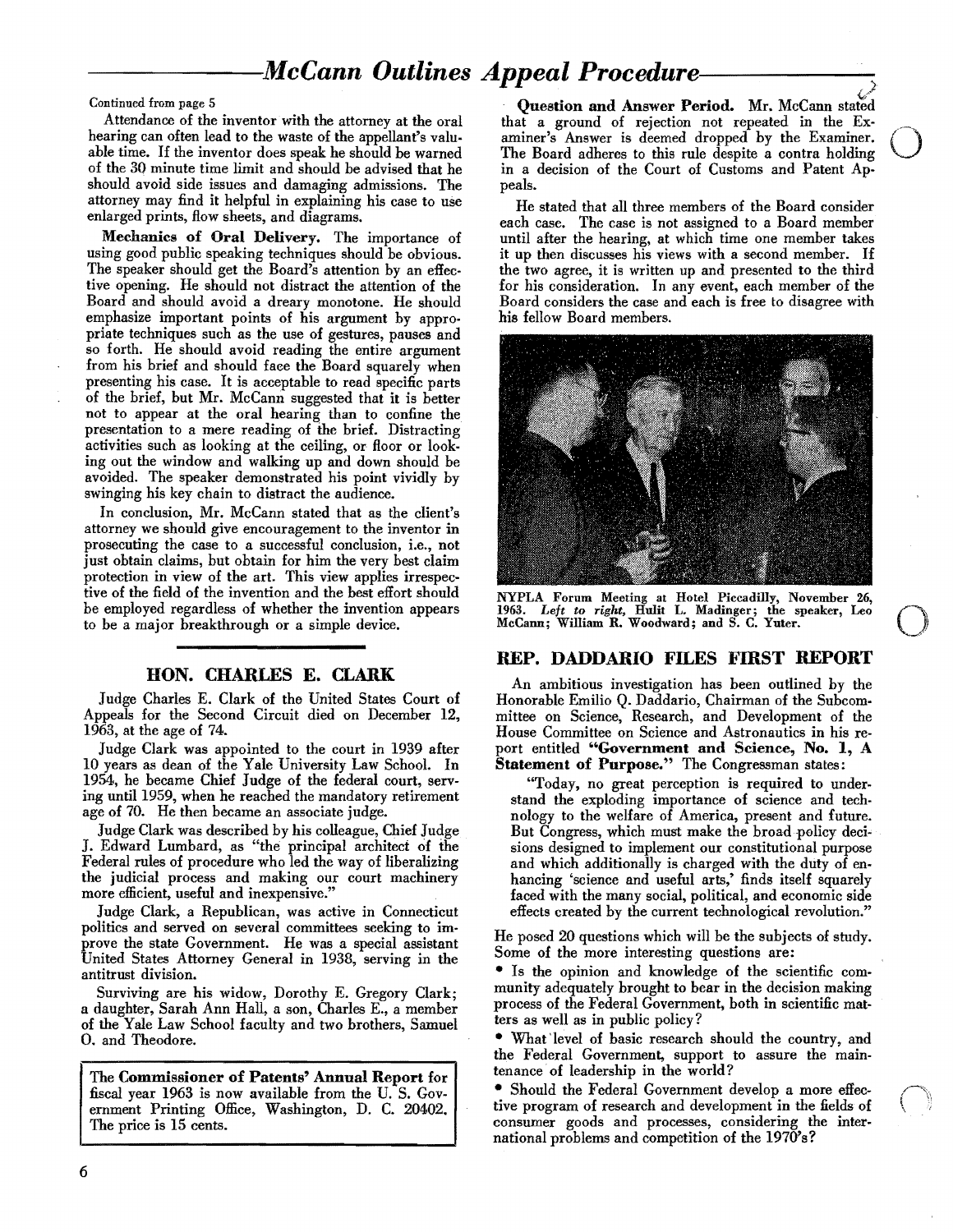# RECENT CASES OF SPECIAL INTEREST

*Patent*-Tax. A taxpayer's claim, filed in 1958, for a refund of income taxes, paid in 1953, on royalties for the transfer of patent rights is barred by the three year statute of limitations, notwithstanding that a 1956 tax amendment, which treats such royalty payments as capital gains rather than ordinary income, was retroactive to 1950, United States v. Zacks, U L. Ed 2d 128 (1963). The Court's opinion was based on the lack of express Congressional provision for a special limitations period, while such express provision was found in other "retroactive" tax enactments. Only those who contested the tax payment within the limitation period can benefit from the Congressional act.

• • • •

Trademark. A valid trademark registration gives nation-wide constructive notice of claim of ownership as of its date of issuance, and a prior user may obtain concurrent use rights limited to the territory of its prior exclusive use, Coastal Chemical Co., Inc. v. Dust-A-Way, Inc., 139 U. S. P. Q. 208 (Ass't Comm'r 1963). The first registrant's rights can be restricted only to the extent of the valid prior adverse use, and should otherwise retain its rights to the maximum geographical extent. The recommendation of the Trademark Trial and Appeal Board, that the first registrant be restricted to its area of use was overruled byASs'tComm'r Fay. • .' • •

*Copyright.* Although the Copyright Act provides that an infringer pay the copyright proprietor such damages as he may have suffered "as well as all the profits the infringer shall have made", an alternative rather than a cumulative recovery is contemplated by the statute, Peter Pan Fabrics, Inc. v. Jobela Fabrics, Inc., 139 USPQ 368  $(S. D. N. Y. 1963)$  (dicta). Where the copyright holder's goods were sold to a higher priced trade than were the infringer's, there existed different and distinct markets for the goods, and it could not be assumed in assessing damages that the infringer's sales would have otherwise been made by the copyright holder.

 $\bigcirc$ 

• • • •

Patent. The patent infringement action venue statute, 28 USC § 1400(b), provides, in part, that such action may be brought where the defendant has committed acts of infringement and has a regular and established place of business. The "acts of infringement" for venue purposes are satisfied by actively inducing infringement and contributory infringement, as well as by making, using or selling the invention, Dower Corp. v. Fisher Governor Co., 139 USPQ 268 (5. D. Texas 1963). When venue is challenged, the test used to determine whether an act of infringement has occurred within a district is less strict than that used when the case is tried on the merits.

## COPIES OF CONGRESSIONAL BILLS

In view of the seemingly endless How of new legislation of importance to the patent lawyer and his clients, our members are reminded that copies of new bills can be obtained promptly and without charge by addressing a request to the Document Room of the Senate or the Document Room of the House of Representatives, as the case may be, the Capitol, Washington, D. C.

In The Law Reviews

Several articles in the field of anti-trust law were printed during the last month. A thorough study of the degree of control which may be exercised in trademark licensing, without violating the anti-trust laws was published in an article entitled Quality Control and Antitrust Laws in Trademark Licensing, 72 *Yale Law Review* 1171 (1963).

• • • •

The anti-trust rules in the European Economic Community were considered by Gerrit J. Linssen in an article entitled The Applieation of Articles 85 and 86 of the Treaty in the *Antitrust Structure 0/ the European Common Market, Proceedings 0/ the Fourth Annual Institute on Corporate Counsel Sponsored by Fordham University School 0/ Law,* December 6th and 7th, 1962, pp. 30-45. The same author wrote on The Antitrust Rules of the European Economic Community in *Record 0/ the Association of the Bar 0/ the City 0/ New York,*  Vol. 18, No.5, May, 1963, pp. 289-303. Finally, The Rule of the Court of the European Communities in the Antitrust Structure of the Common Market by Ernest Wolf appeared in 31 *Fordham Law Review*  621 (1963).

• • • •

The very important subject matter of the proposed European Trademark Convention, which is deemed to be secret, is the subject matter of an article by Eric D. Offner in the November, 1963, issue of *"La Propriete Industrielle"* and *"Industrial Property"* entitled "Some Considerations on the Proposed European Trademark Convention."

#### HISTORY OF MACHINES IS BOOK TOPIC

The Life Science Library is producing and the Time Inc. Book Division is publishing a series of books dealing with science and technology. The series began in August, 1963. Mathematics, Matter and Energy have been published, and the fourth in this series entitled Machines will be released in January, 1964. Life's book traces the machine from the discovery of fire to the harnessing of nuclear power, from the invention of the wheel to the building of rockets to the moon and has a 12 page pictorial coverage of the Patent Office and the Patent System. "Machines" will not be available on a newsstand and can only be obtained through subscription. For information contact Miss Mary Potter, Publisher's Office, Life Book Division, Time & Life Building, New York, N. Y. 10020.

#### TRADEMARK BRANCH SENDS CITED REGISTRATIONS

The Trademark Operation of the Patent Office is inaugurating an experiment to improve service. "Xerox" copies of registrations cited by the examiners are being included with the notice of rejection.

This will speed matters for both the Patent Office and\_ the attorneys. Applicants will be able to respond immediately, rather than waiting for ordered copies of cited registrations to be received. The Patent Office will save time spent in pulling and mailing the requested copies. No time period is known to be set for evaluation of the experiment.